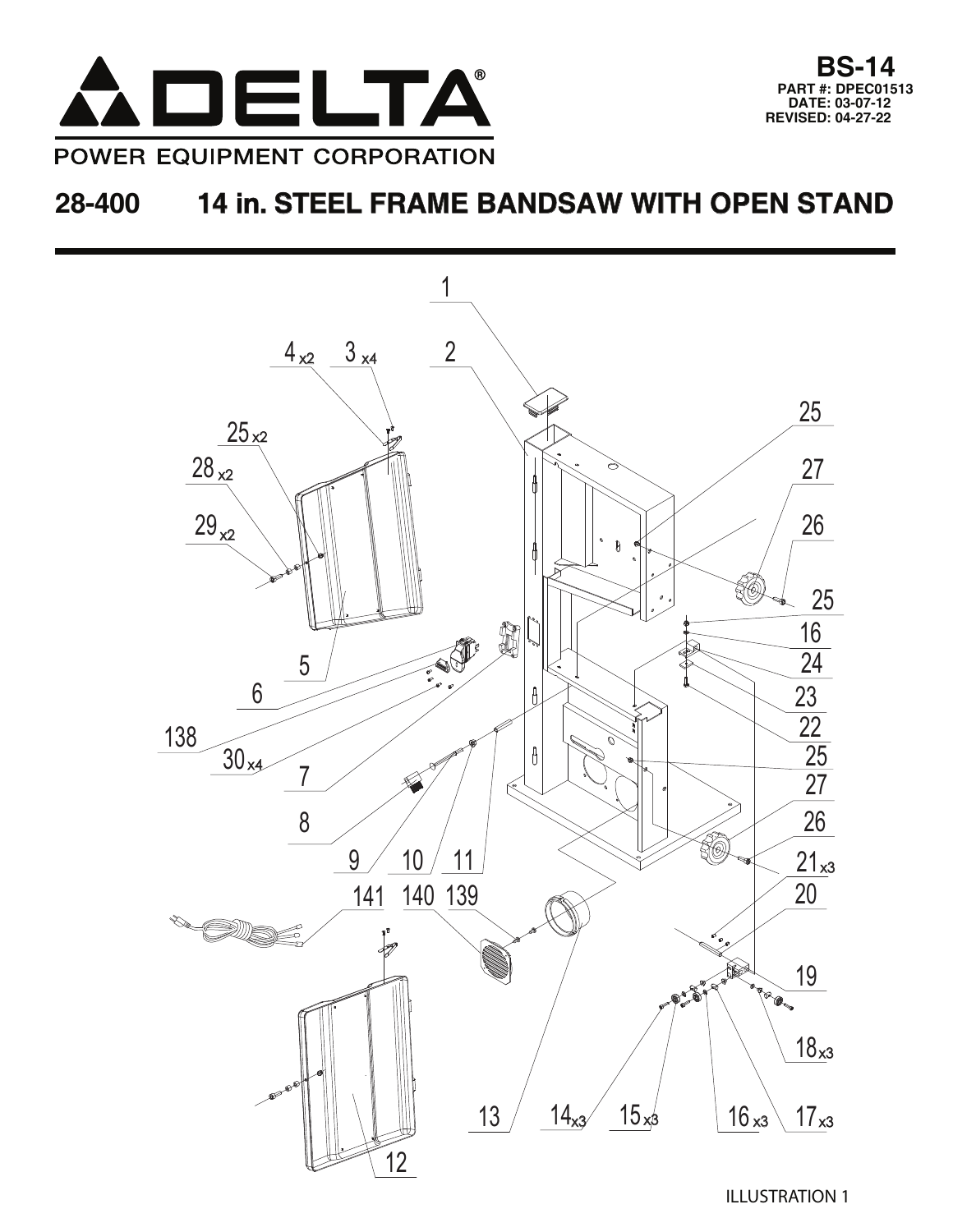

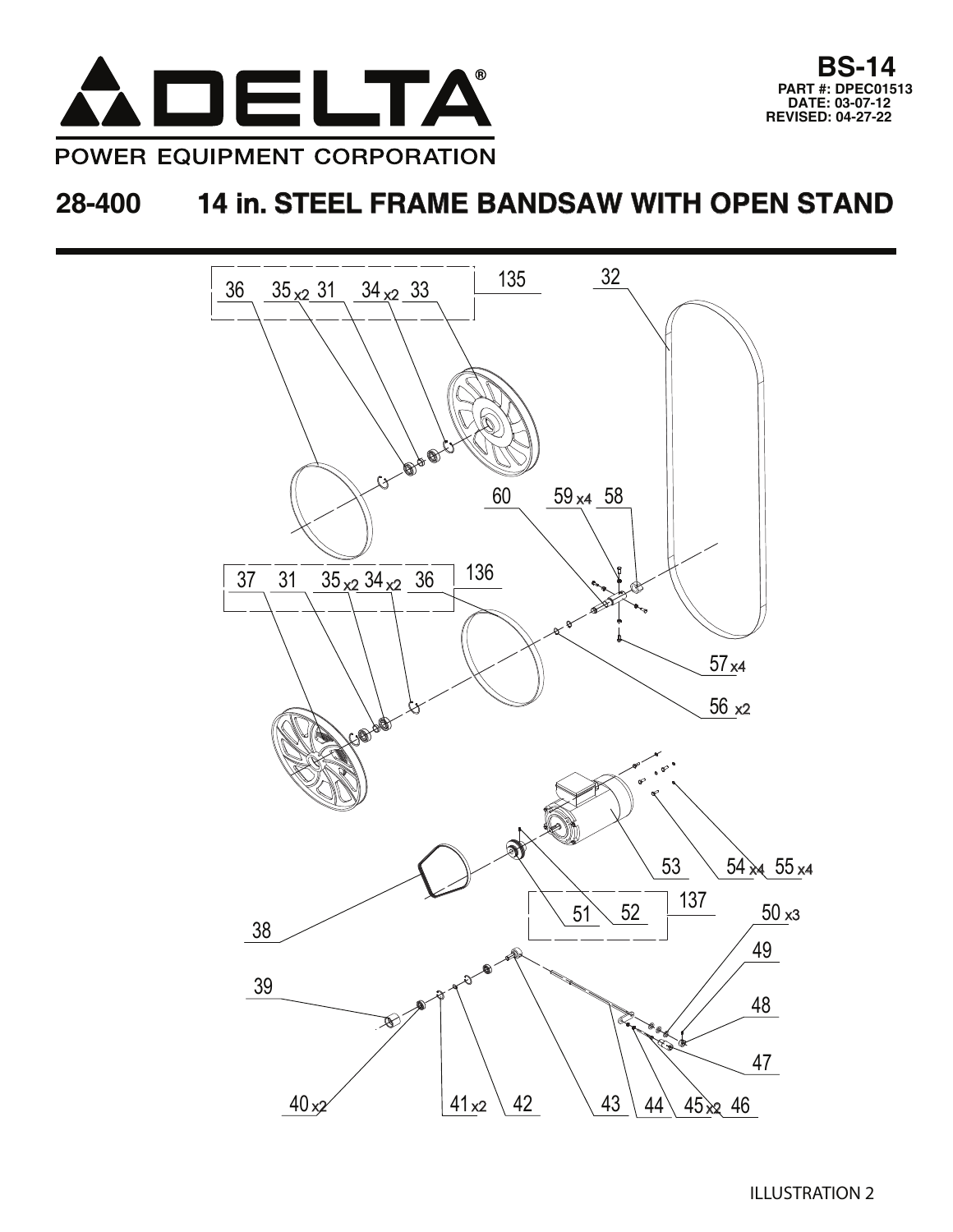

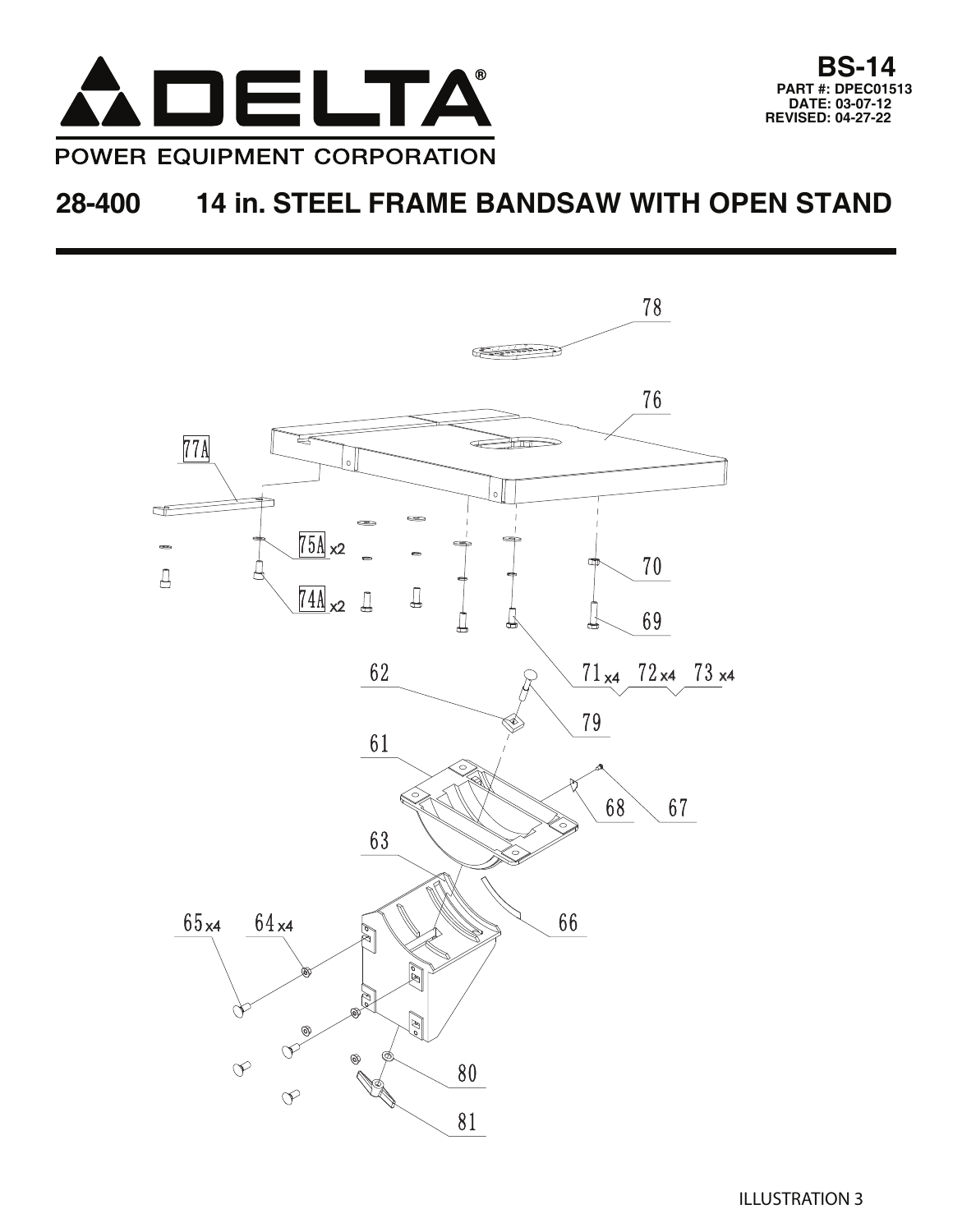



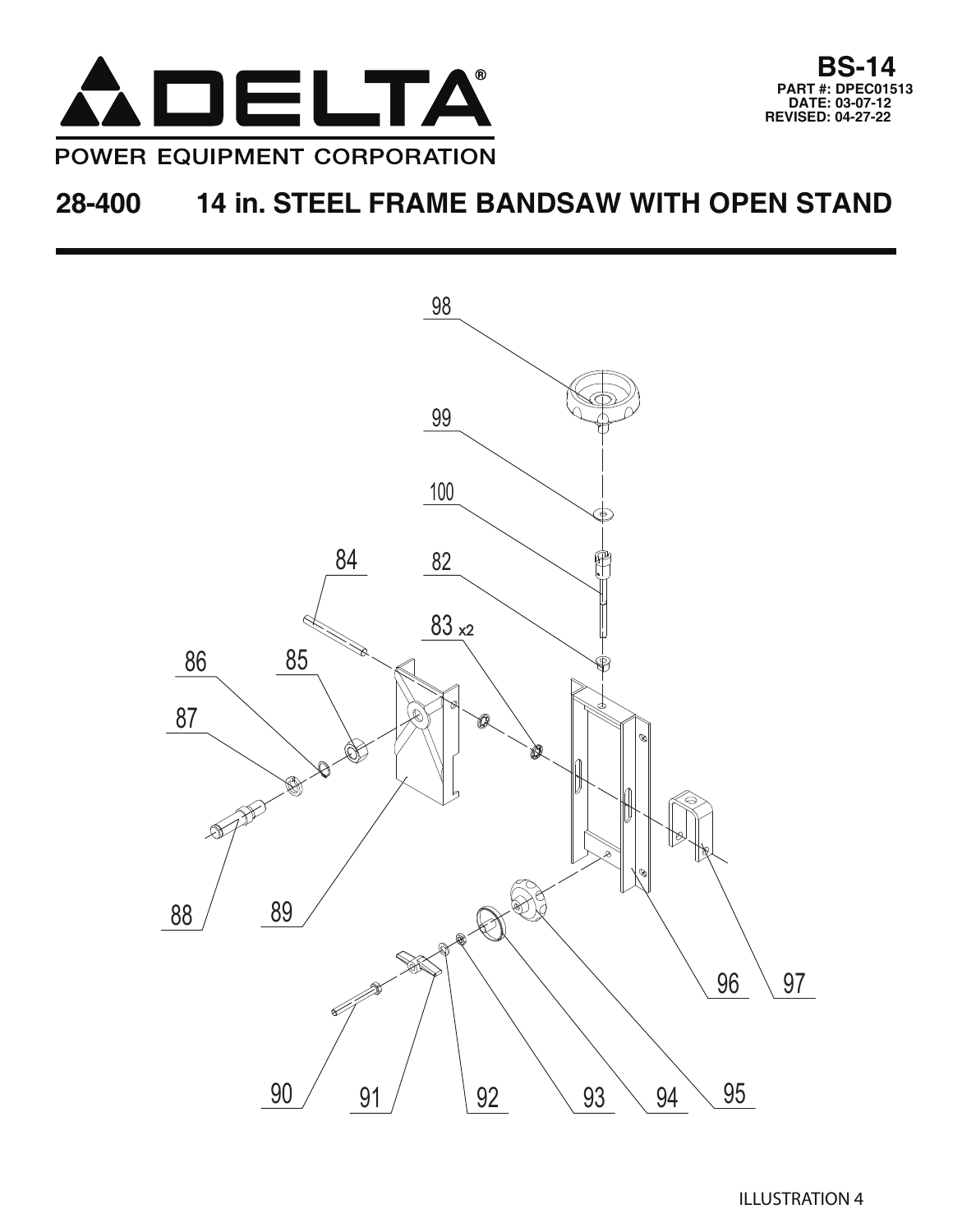

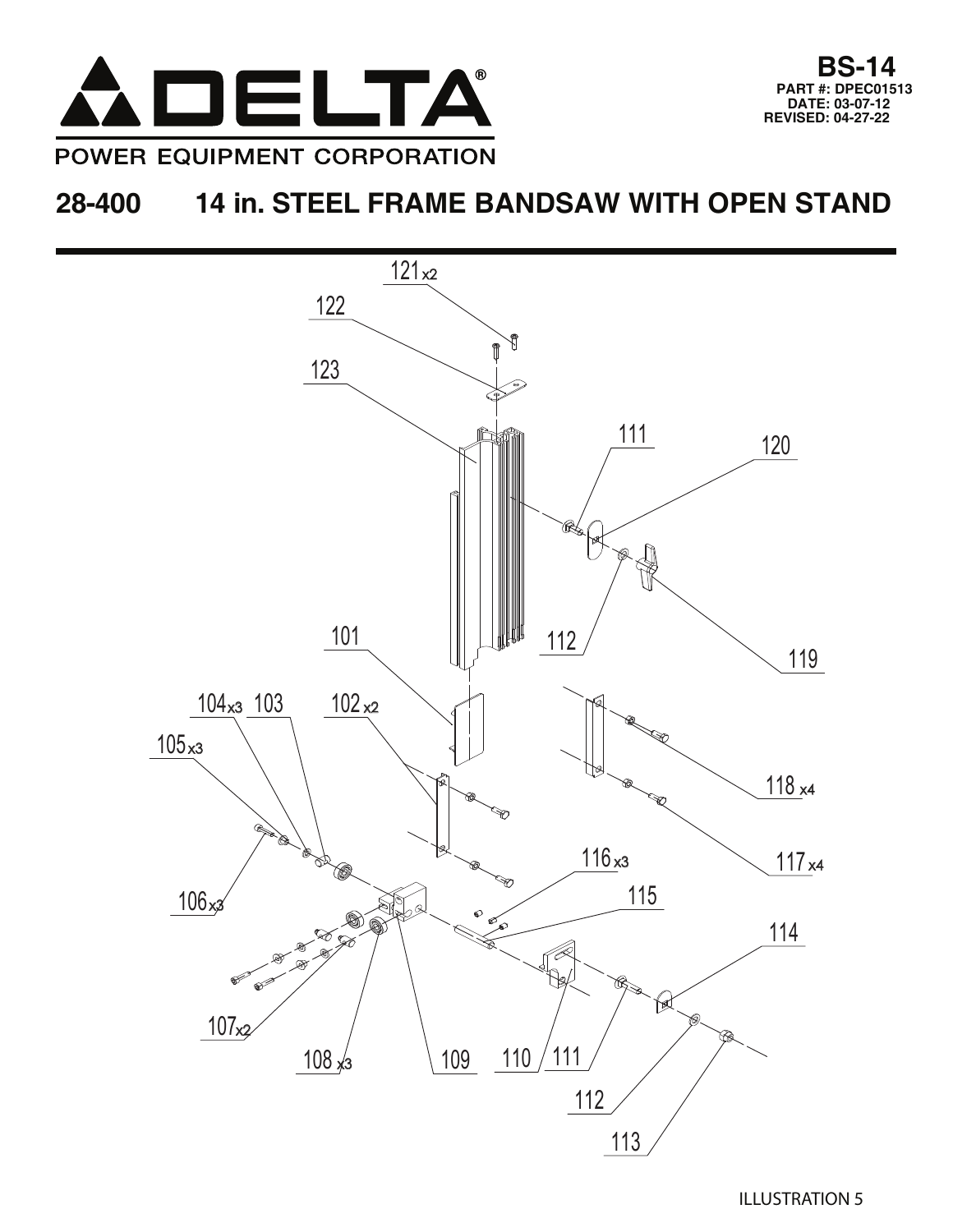





 $\Box$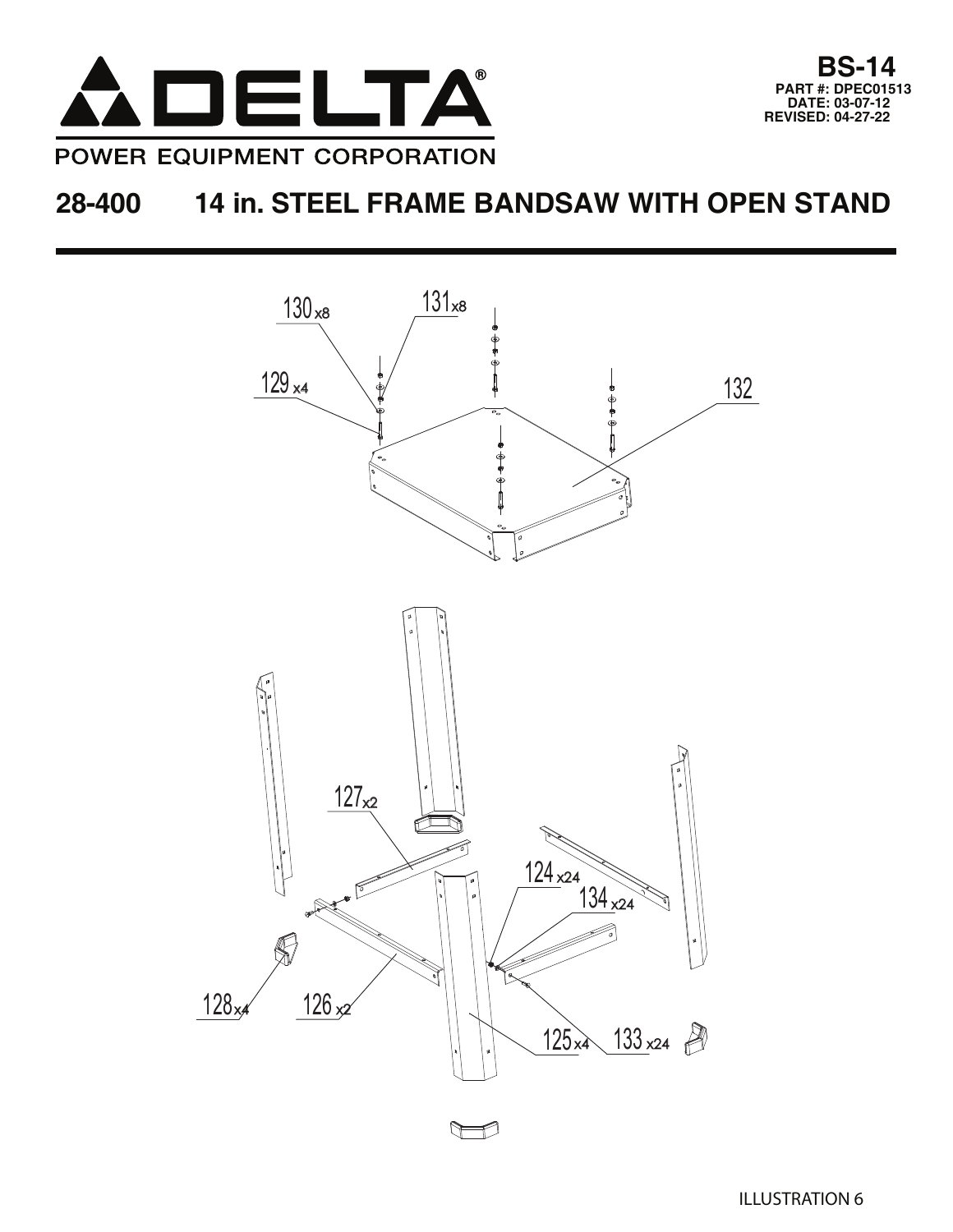BS-14 Part#: DPEC001513 Date: 03-07-2012 04-27-2022 Revised:

# **REPLACEMENT PARTS**

|    | ITEM # DELTA PART # | <b>DESCRIPTION</b>                  | QTY            |     | ITEM # DELTA PART # | <b>DESCRIPTION</b>           | QTY               |
|----|---------------------|-------------------------------------|----------------|-----|---------------------|------------------------------|-------------------|
| 1  | DPEC001385          | <b>Top Plug</b>                     | 1              | 61  | DPEC001445          | Upper Table Trunion          | 1                 |
| 2  | DPEC001386          | Frame                               | 1              | 62  | DPEC001446          | Glide Piece                  | 1                 |
| 3  | DPEC001387          | Rivet 4X8                           | 4              | 63  | DPEC001447          | Lower Table Trunion          | 1                 |
| 4  | DPEC001388          | Leaf Spring                         | 2              | 64  | DPEC001448          | M8 Flange Nut                | $\overline{4}$    |
| 5  | DPEC001389          | <b>Upper Door</b>                   | $\mathbf{1}$   | 65  | DPEC001449          | M8 X 20 Carriage Bolt        | $\overline{4}$    |
| 6  | DPEC001390          | Switch                              | $\mathbf{1}$   | 66  | DPEC001450          | <b>Tilt Scale</b>            | 1                 |
| 7  | DPEC001391          | Switch Cover Plate                  | $\mathbf{1}$   | 67  | DPEC001451          | Tapping Screw ST3.5X9.5      | 1                 |
| 8  | DPEC001392          | Brush                               | $\mathbf{1}$   | 68  | DPEC001452          | Indicator                    | 1                 |
| 9  | DPEC001393          | M8 X 100 Carriage Bolt              | $\mathbf{1}$   | 69  | DPEC001453          | M8 X 35 Hex Bolt             | 1                 |
| 10 | DPEC001394          | M8 Flange Nut                       | $\mathbf{1}$   | 70  | DPEC001454          | M8 Hex Nut                   | 1                 |
| 11 | DPEC001395          | Tube                                | $\mathbf{1}$   | 71  | DPEC001455          | M8 X 20 Hex Bolt             | $\overline{4}$    |
| 12 | DPEC001396          | Lower Door                          | $\mathbf{1}$   | 72  | DPEC001456          | M8 Spring Washer             | $\overline{4}$    |
| 13 | DPEC001397          | Dust Port                           | $\mathbf{1}$   | 73  | DPEC001457          | M8 Washer                    | $\overline{4}$    |
| 14 | DPEC001398          | M5 X 20 Hex Socket Set Screw        | 3              | 74A | DPEC007216          | M8 X 16 Hex Socket Screw     | $\mathbf 2$       |
| 15 | DPEC001399          | Bearing 80                          | 3              | 75A | DPEC007217          | M8 Washer                    | $\overline{2}$    |
| 16 | DPEC001400          | M6 Washer                           | $\overline{4}$ | 76  | DPEC001460          | Table                        | $\mathbf{1}$      |
| 17 | DPEC001401          | Micro-Adjusting Knob                | 3              | 77A | DPEC007218          | Plate                        | 1                 |
| 18 | DPEC001402          | Bearing Mount Cylinder              | 3              | 78  | DPEC001462          | Table Insert                 | 1                 |
| 19 | DPEC001403          | Upper Guider Body                   | $\mathbf{1}$   | 79  | DPEC001463          | M8 X 50 Carriage Bolt        | 1                 |
| 20 | DPEC001404          | Lower Guider Shaft                  | $\mathbf{1}$   | 80  | DPEC001464          | Sliding Block                | 1                 |
| 21 | DPEC001405          | M6 X 10 Hex Socket Screw            | 3              | 81  | DPEC001465          | <b>Wing Nut</b>              | 1                 |
| 22 | DPEC001407          | M6 X 20 Hex Bolt                    | $\mathbf{1}$   | 82  | DPEC001466          | <b>Tension Nut</b>           | 1                 |
| 23 | DPEC001408          | Lower Guide Mount Seat              | $\mathbf{1}$   | 83  | DPEC001467          | Circlip Ring                 | $\overline{2}$    |
| 24 | DPEC001406          | Lower Guide Mount                   | $\mathbf{1}$   | 84  | DPEC001468          | Mount Shaft                  | 1                 |
| 25 | DPEC001409          | M6 Lock Nut                         | 5              | 85  | DPEC001469          | M16 Hex Nut                  | 1                 |
| 26 | DPEC001410          | M6 X 25 Hex Socket Set Screw        | $\overline{2}$ | 86  | DPEC001470          | M17 Circlip Spring Ring      | 1                 |
| 27 | DPEC001411          |                                     | $\overline{2}$ | 87  | DPEC001471          | M16 Spring Washer            | 1                 |
| 28 | DPEC001412          | Adjusting Knob Body<br>Lock Housing | $\overline{4}$ | 88  | DPEC001472          | Upper Bearing Bolt           | 1                 |
| 29 | DPEC001413          | M6 X 30 Hex Socket Set Screw        | 2              | 89  | DPEC001473          | Wheel Carrier Bracket        | 1                 |
| 30 | DPEC001414          | M4 X 15 Screw                       | $\overline{4}$ | 90  | DPEC001474          | M8 Hex Bolt                  | 1                 |
| 31 | DPEC001415          | <b>Bearing Sleeve</b>               | 2              | 91  | DPEC001475          |                              | 1                 |
| 32 | DPEC001416          | Saw Blade                           | $\mathbf{1}$   | 92  | DPEC001476          | Wing Nut<br>M8 Washer        | 1                 |
| 33 | DPEC001417          | <b>Upper Wheel</b>                  | $\mathbf{1}$   | 93  | DPEC001477          | M8 Nut                       | 1                 |
| 34 | DPEC001418          | Returning Ring 40                   | $\overline{4}$ | 94  | DPEC001478          | Adjusting Knob Cap           | 1                 |
| 35 | DPEC001419          | Ball Bearing 80                     | $\overline{4}$ | 95  | DPEC001479          | Adjusting Knob Body          | 1                 |
| 36 | DPEC001420          | Tire                                | 2              | 96  | DPEC001480          | <b>Tension Bracket</b>       | 1                 |
| 37 | DPEC001421          | Lower Wheel                         | $\mathbf{1}$   | 97  | DPEC001481          | U-Shape Bracket              | 1                 |
| 38 | DPEC001422          | Drive Belt                          | $\mathbf{1}$   | 98  | DPEC001482          | <b>Blade Tension Knob</b>    | 1                 |
| 39 | DPEC001423          | <b>Tension Wheel</b>                | $\mathbf{1}$   | 99  | DPEC001483          | M8 Washer                    | 1                 |
| 40 | DPEC001424          | 6001ZZ Bearing                      | $\overline{2}$ | 100 | DPEC001484          | <b>Blade Tensioner</b>       | 1                 |
| 41 | DPEC001425          | Retaining Ring 28                   | $\overline{2}$ | 101 | DPEC001485          | Slider                       | 1                 |
| 42 | DPEC001426          | Retaining Ring 12                   | $\mathbf{1}$   | 102 | DPEC001486          | <b>Bolt Guide</b>            | 2                 |
| 43 | DPEC001427          | <b>Tension Shaft</b>                | $\mathbf{1}$   | 103 | DPEC001487          | Rear Micro-Adjusting Shaft   | 1                 |
| 44 | DPEC001428          | Belt Tension Crank Arm              | $\mathbf{1}$   | 104 | DPEC001488          | M6 Washer                    | 3                 |
| 45 | DPEC001429          | M6 Hex Nut                          | $\overline{2}$ | 105 | DPEC001489          | Bearing Mount Cylinder       | 3                 |
| 46 | DPEC001430          | M6 X 55 Pan Head Screw              | $1\,$          | 106 | DPEC001490          | M5 X 20 Hex Socket Set Screw | $\mathsf 3$       |
| 47 | DPEC001431          | Crank Handle                        | 1              | 107 | DPEC001491          | Front Micro-Adjusting Shaft  | 2                 |
| 48 | DPEC001432          | Lock Ring                           | $\mathbf{1}$   | 108 | DPEC001492          | Bearing 80                   | 3                 |
| 49 | DPEC001433          | M5 X 8 Cone Point Screw             | $\mathbf{1}$   | 109 | DPEC001493          | Upper Guide Body             | $\mathbf{1}$      |
| 50 | DPEC001434          | M10 Washer                          | 3              | 110 | DPEC001494          | Upper Guide Mount            | 1                 |
| 51 | DPEC001435          | Motor Pully                         | $\mathbf{1}$   | 111 | DPEC001495          | M8 X 20 Carriage Bolt        | $\mathsf 2$       |
| 52 | DPEC001436          | M6 X 10 Hex Socket Hex Screw        | $\mathbf{1}$   | 112 | DPEC001498          | M8 Washer                    |                   |
| 53 | DPEC001437          | Motor                               | $\mathbf{1}$   | 113 | DPEC001499          | M8 Lock Nut                  | 2<br>1            |
| 54 | DPEC001438          | M6 X 16 Hex Bolt                    | 4              | 114 | DPEC001500          | Special Washer               | $\mathbf{1}$      |
| 55 | DPEC001439          | M6 Spring Washer                    | 4              | 115 | DPEC001496          | Upper Guide Shaft            | 1                 |
| 56 | DPEC001440          | Retaining Ring 17                   | 2              | 116 | DPEC001497          | M6 X 10 Hex Socket Set Screw | 3                 |
| 57 | DPEC001442          | M6 X 20 Hex Bolt                    | 4              | 117 | DPEC001501          | M6 X 16 Hex Bolt             | 4                 |
| 58 | DPEC001441          | Hex Thin Nut                        | $\mathbf{1}$   | 118 | DPEC001502          | M6 Nut                       | $\overline{4}$    |
| 59 | DPEC001443          | M6 Nut                              | 4              | 119 | DPEC001503          | Wing Knob                    |                   |
| 60 | DPEC001444          | Lower Wheel Shaft                   | $\mathbf{1}$   | 120 | DPEC001504          |                              | 1<br>$\mathbf{1}$ |
|    |                     |                                     |                |     |                     | Long Washer                  |                   |

\*\*\* = Item is standard hardware and can be purchased in local hardware or home improvement stores.